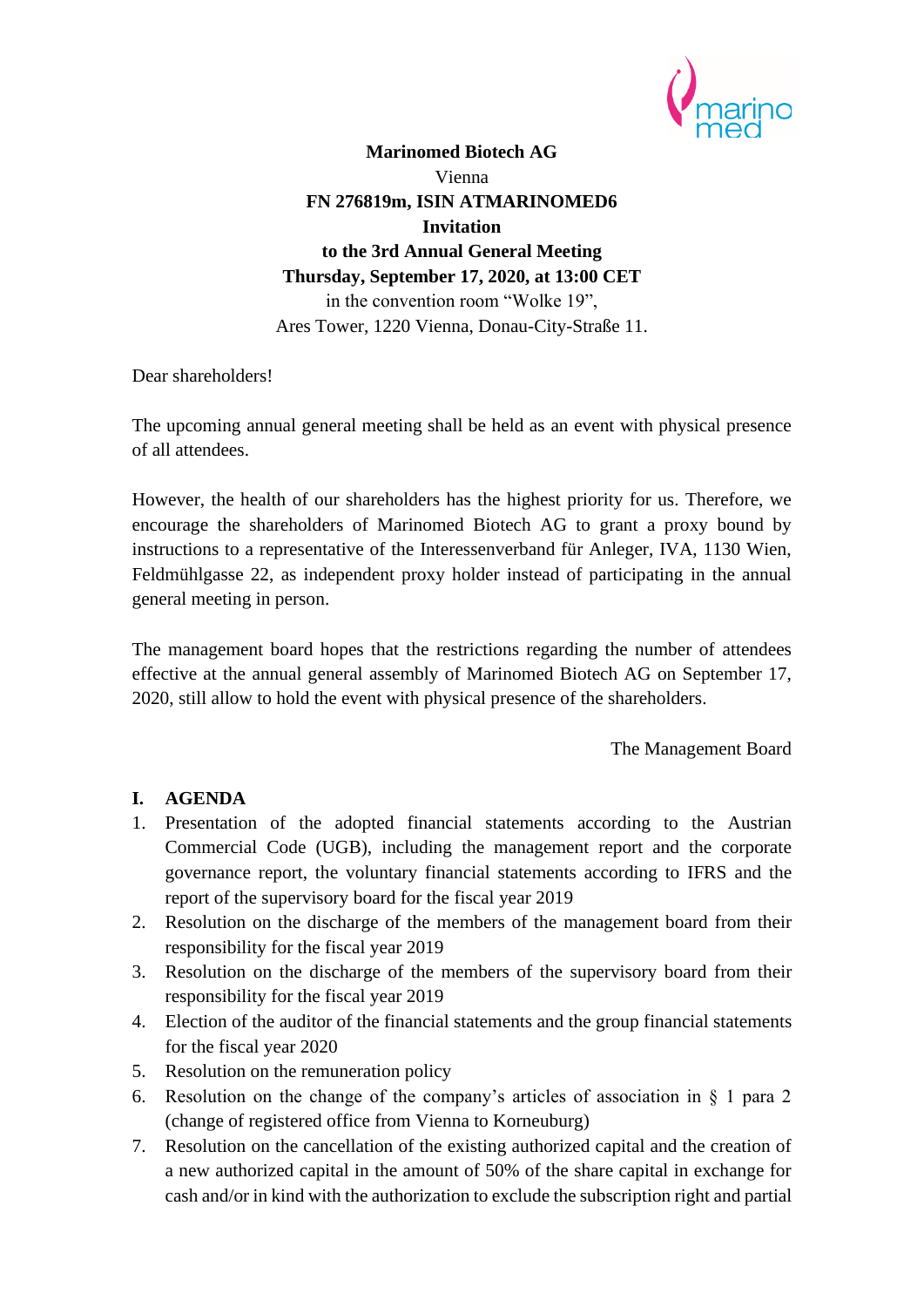direct exclusion of the statutory subscription right as well as the corresponding amendment of the articles of association in § 5 (share capital) para 6.

- 8. Resolution on the change of the conditional capital according to § 159 para 2 cif 3 Austrian Stock Corporation Act (AktG) according to the resolution of the general assembly on November 15, 2018, reducing the conditional capital to EUR 43,694 as well as the corresponding amendment of the articles of association in § 5 (share capital) para 7.
- 9. Resolution on the conditional increase of the share capital of the company according to § 159 para 2 cif 3 Austrian Stock Corporation Act (AktG) in the amount of up to EUR 54,000 by issuing up to 54,000 no-par-bearer shares to settle stock options under the Stock Option Plan 2020 as well as the corresponding amendment of the articles of association in § 5 (share capital) para 8.

# **II. ANNUAL GENERAL MEETING DOCUMENTS; PROVIDING INFORMATION ON THE WEBSITE**

In particular, the following documents will be available at the Company's website [www.marinomed.com,](http://www.marinomed.com/) which has been entered in the commercial register, no later than **August 27, 2020**:

- Financial Report 2019, in particular including financial statements according to the Austrian Commercial Code (UGB) and management report,
- Annual Report 2019, in particular including
	- o Corporate governance report,
	- o Financial statements according to IFRS,
	- o Report of the supervisory board,
- Resolution proposals on agenda items 2 to 9,
- Remuneration policy on the principles for the remuneration of the management board,
- Remuneration policy on the principles for the remuneration of the supervisory board,
- Report of the management board according to § 170 para 2 Austrian Stock Corporation Act (AktG) in conjunction with § 153 para 4 cif 2 Austrian Stock Corporation Act (AktG) on agenda item 7,
- Report of the management board and the supervisory board according to § 159 para 2 cif 3 Austrian Stock Corporation Act (AktG) on agenda item 9,
- Forms for proxies,
- Forms for proxies to IVA
- Form for revocation of a proxy,
- Complete text of this invitation.

# **III. QUALIFYING DATE AND PREREQUISITES FOR ATTENDING THE ANNUAL GENERAL MEETING**

The shareholders' rights to attend the Annual General Meeting and to exercise the voting right and the other shareholder rights to be asserted in the course of the Annual General Meeting are governed by their shareholdings as of the end of **September 7, 2020** (Qualifying Date).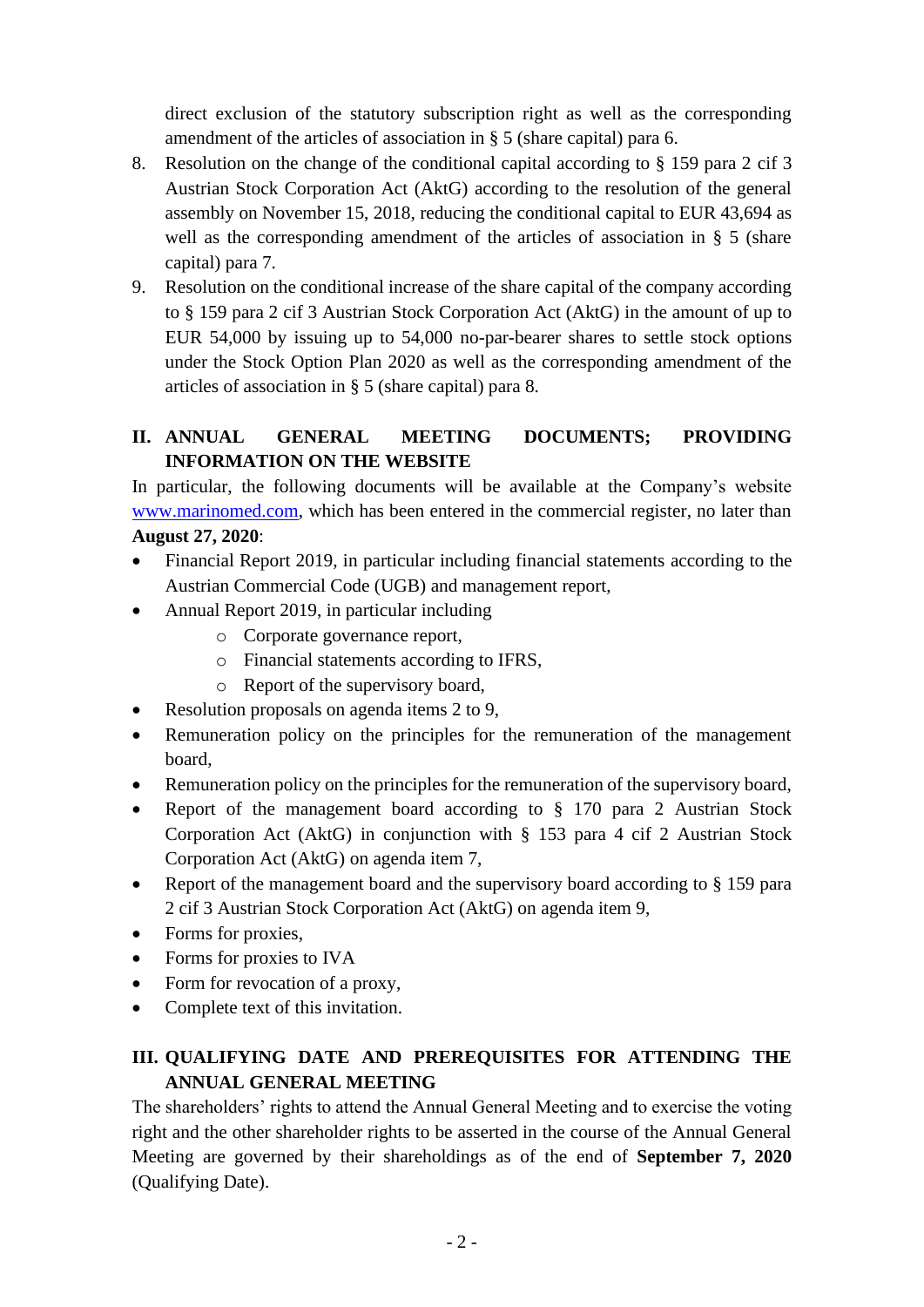The Annual General Meeting may only be attended by persons who are shareholders at such Qualifying Date and who provide evidence thereof to the Company.

A certificate of deposit pursuant to article 10a of the Austrian Companies Act (AktG) must be submitted to provide evidence of the shareholder's shareholding as at the Qualifying Date, which is to be delivered to the Company no later than **September 14, 2020** (24:00 CET, Vienna time) exclusively via one of the communication channels and addresses indicated below:

| for submission of the certificate of deposit in text form as specified to be sufficient |                                                       |  |
|-----------------------------------------------------------------------------------------|-------------------------------------------------------|--|
| pursuant to article 17 para. 2 of the Articles of Association                           |                                                       |  |
| By telefax:                                                                             | $+43$ (0)1 8900 500 - 79                              |  |
| By e-mail:                                                                              | anmeldung.marinomed@hauptversammlung.at               |  |
|                                                                                         | (please attach certificate of deposit as pdf file)    |  |
| for submission of the certificate of deposit in written form                            |                                                       |  |
| By post or                                                                              | Marinomed Biotech AG                                  |  |
| courier:                                                                                | c/o HV-Veranstaltungsservice GmbH                     |  |
|                                                                                         | 8242 St. Lorenzen am Wechsel, Köppel 60               |  |
| By SWIFT:                                                                               | <b>GIBAATWGGMS</b>                                    |  |
|                                                                                         | (message type MT598 or MT599, ISIN ATMARINOMED6 to be |  |
|                                                                                         | stated in the text)                                   |  |

Shareholders are requested to contact their custodian banks and instruct them to issue and transfer the certificate of deposit.

### **Certificate of deposit pursuant to article 10a of the Austrian Companies Act (AktG)**

The certificate of deposit is to be issued by the relevant custodian bank with its headquarters in a member state of the European Economic Area or in a full member state of the OECD and must include the following information:

- Information on the issuer: name/corporate name and address or any code that is customarily used among credit institutions (BIC),
- Information on the shareholder: name/corporate name, address, date of birth for natural persons, and, if applicable, register and register number for legal entities,
- Information on the shares: number of the shares held by the shareholder, ISIN ATMARINOMED6,
- Deposit number and/or other designation,
- Date to which the certificate of deposit refers.

The certificate of deposit as evidence of the shareholding entitling the shareholder to attend the Annual General Meeting must refer to the above mentioned Qualifying Date **September 7, 2020** (24:00 CET, Vienna time).

The certificate of deposit will be accepted in German or English language.

# **IV. RIGHT TO APPOINT AN AUTHORISED REPRESENTATIVE AND PROCEDURE TO BE FOLLOWED**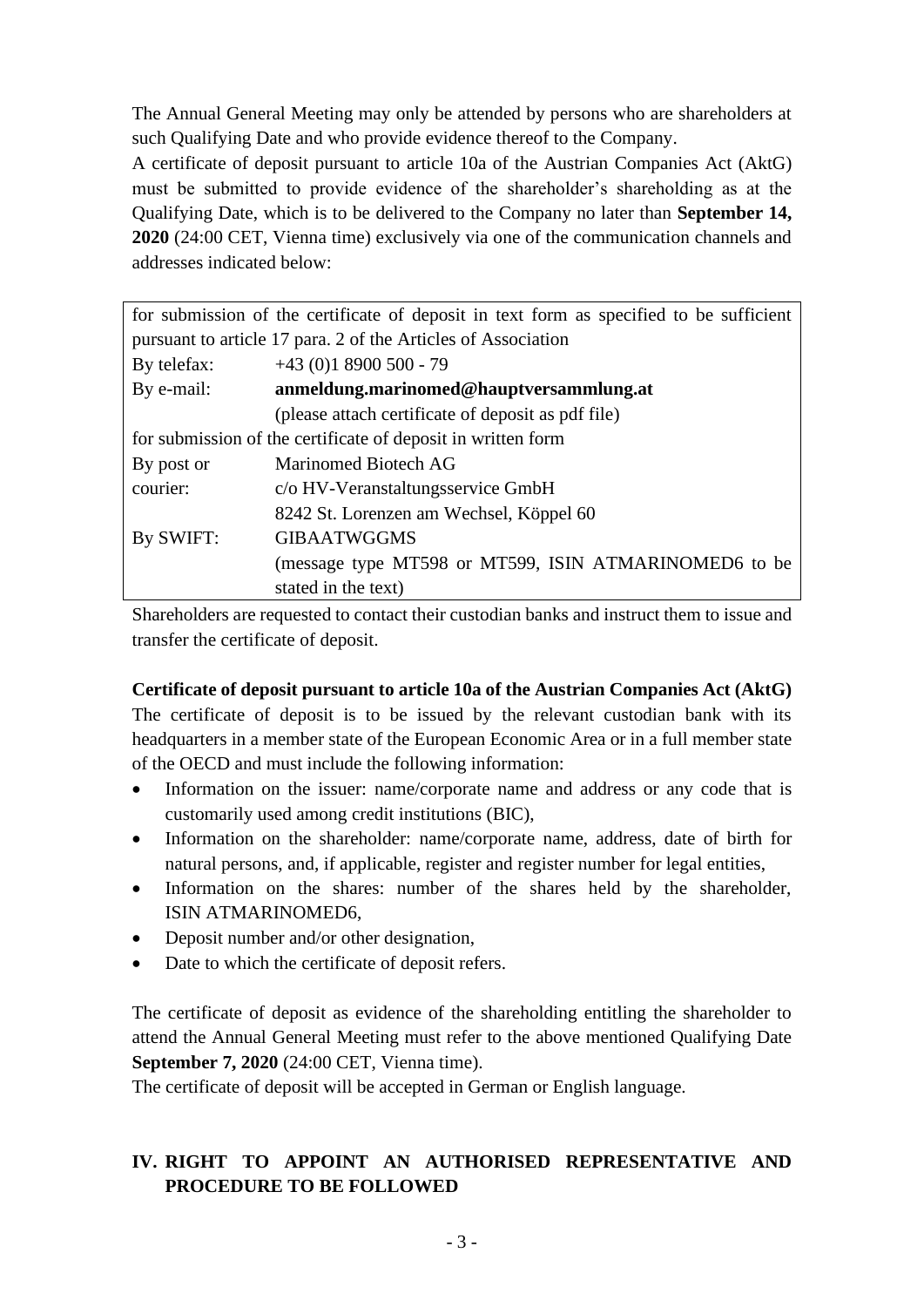Each shareholder who is entitled to attend the Annual General Meeting and has submitted proof thereof to the Company pursuant to the specifications in section III of this invitation is entitled to appoint a representative who will take part in the meeting on such shareholder's behalf and who will have the same rights as the shareholder whom he/she is representing.

Proxy must be given to a specific person (natural person or legal entity) in text form (article 13 para. 2 of the Austrian Companies Act (AktG)). It is allowed to authorise several persons.

For the delivery of proxies, the following communication channels and addresses are available:

| By post or  | Marinomed Biotech AG                    |
|-------------|-----------------------------------------|
| courier:    | c/o HV-Veranstaltungsservice GmbH       |
|             | 8242 St. Lorenzen am Wechsel, Köppel 60 |
| By telefax: | $+43$ (0)1 8900 500 - 79                |
| By e-mail:  | anmeldung.marinomed@hauptversammlung.at |
|             | (please attach proxies as pdf file)     |

If a proxy is not personally delivered on the date of the Annual General Meeting at the entry/exit checkpoint, it must be delivered to one of the addresses indicated above no later than **September 16, 2020, 16:00 CET**, Vienna time.

A proxy form and a form for revoking the proxy may be downloaded from the Company's website at [www.marinomed.com.](http://www.marinomed.com/)

The procedures to grant a proxy also apply to revoking a proxy *mutatis mutandis*.

### **Independent proxy**

As a special service a representative of the Interessenverband für Anleger, IVA, 1130 Vienna, Feldmühlgasse 22 is available to shareholders as an independent proxy bound by the shareholders' instructions for exercising their voting rights at the Annual General Meeting. A special proxy form may be downloaded from the Company's website at [www.marinomed.com.](http://www.marinomed.com/) Shareholders may also directly contact Mag. Florian Prischl as representative of the IVA at telephone +43 (01) 9971025, or e-mail **florian.prischl@svlaw.at**.

- **V. INFORMATION ON SHAREHOLDERS' RIGHTS PURSUANT TO ARTICLES 109, 110, 118 AND 119 OF THE AUSTRIAN COMPANIES ACT (AktG)**
- **1. Additions to the agenda made by shareholders pursuant to article 109 of the Austrian Companies Act (AktG)**

Shareholders who severally or jointly hold at least 5 per cent of the share capital and who have been the holders of these shares for at least three months prior to making such request are entitled to submit a written request that **additional items be put on the agenda** of this Annual General Meeting and be published provided that such written request is delivered to the Company by post or by courier no later than **August 27, 2020** (24:00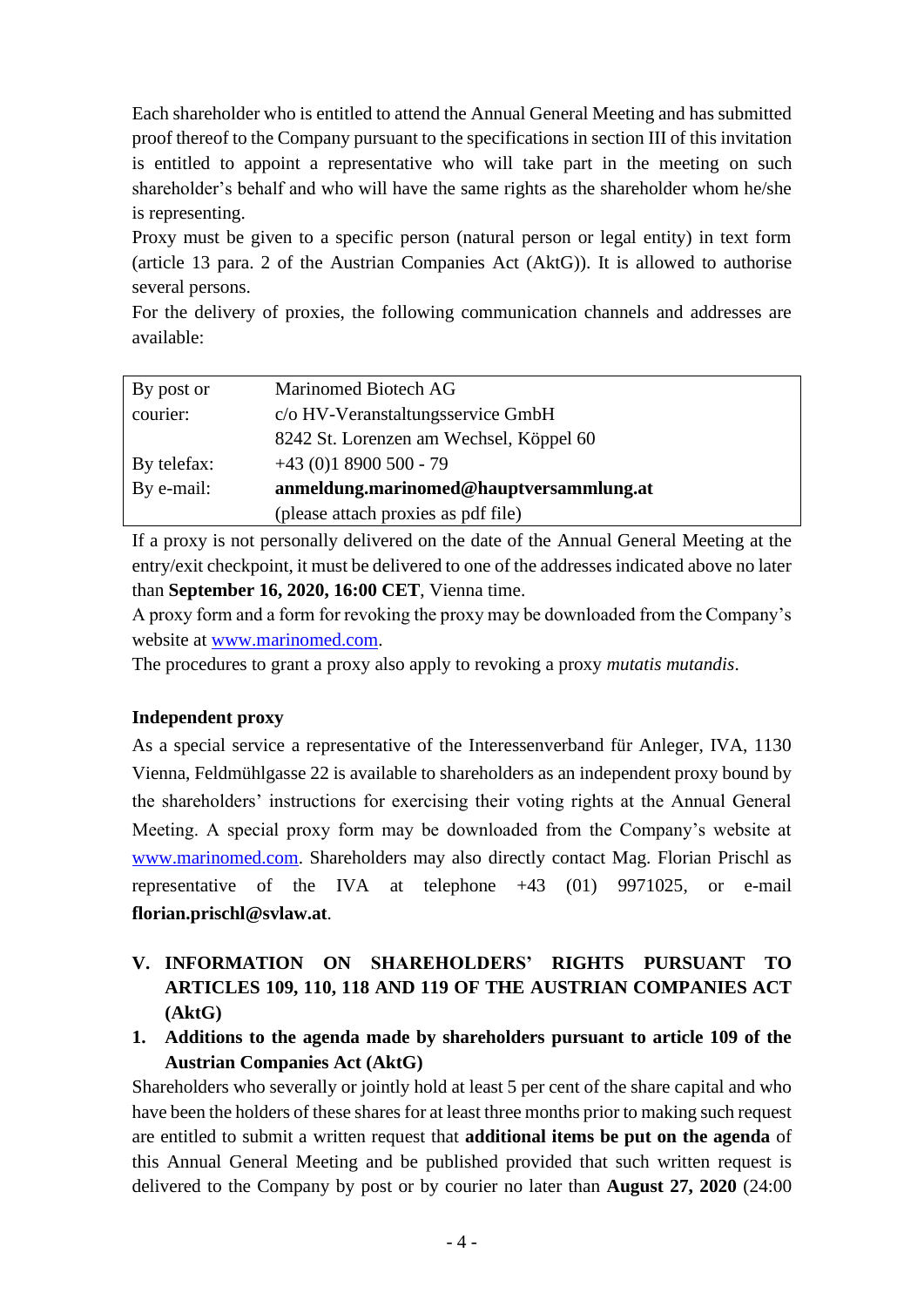CET, Vienna time) exclusively at the address **Marinomed Biotech AG, attn. Pascal Schmidt, 2100 Korneuburg, Hovengasse 25**. Shareholders must also indicate resolution proposals regarding each item on the agenda so requested, including a statement of grounds. A certificate of deposit pursuant to article 10a of the Austrian Companies Act (AktG) stating that the shareholders making such requests have held their shares for at least three months prior to making such requests must be submitted to evidence shareholder status; this certificate may not be older than seven days at the time of submission to the Company. As regards the other requirements of the certificate of deposit, please refer to the information on the right to attend the Annual General Meeting (section III).

#### **2. Resolution proposals by shareholders on items of the agenda pursuant to article 110 of the Austrian Companies Act (AktG)**

Shareholders holding severally or jointly at least 1 per cent of the share capital are entitled to submit **resolution proposals** on any item of the agenda, including a statement of grounds, in text form within the meaning of § 13 para 2 Austrian Stock Corporation Act (AktG) and to demand that such proposals, including the names of the respective shareholders, the grounds therefor and any statements made by the management board or the supervisory board be made available on the Company's website that has been entered in the commercial register. Such request must be delivered to the Company in text form no later than **September 8, 2020** (24:00 CET, Vienna time) either by telefax to **+43 (0) 2262 90300 500** or at the address **Marinomed Biotech AG, attn. Pascal Schmidt, 2100 Korneuburg, Hovengasse 25,** or by e-mail to **ir@marinomed.com**; such request to be attached to the e-mail in text form within the meaning of § 13 para 2 Austrian Stock Corporation Act (AktG), e.g. as a pdf file.

#### **3. Shareholders' right to be informed pursuant to article 118 of the Austrian Companies Act (AktG)**

At the Annual General Meeting, each shareholder has the right to be informed about any matters pertaining to the Company if so requested, provided that such information is necessary for formulating a proper assessment regarding a particular agenda item. The right to be informed also extends to the Company's legal relationships with any associated company as well as to the position of the Group and of any companies included in the consolidated financial statements.

The Company may refuse to supply such information if, according to sound business judgement, it could result in considerable disadvantage for the Company or one of its associated companies or if providing such information would constitute a criminal offence.

# **4. Requests filed at the Annual General Meeting pursuant to article 119 of the Austrian Companies Act (AktG)**

Irrespective of their shareholdings in the Company, every shareholder has the right to make requests regarding each item on the agenda at the Annual General Meeting.

#### **5. Information on the Company's website**